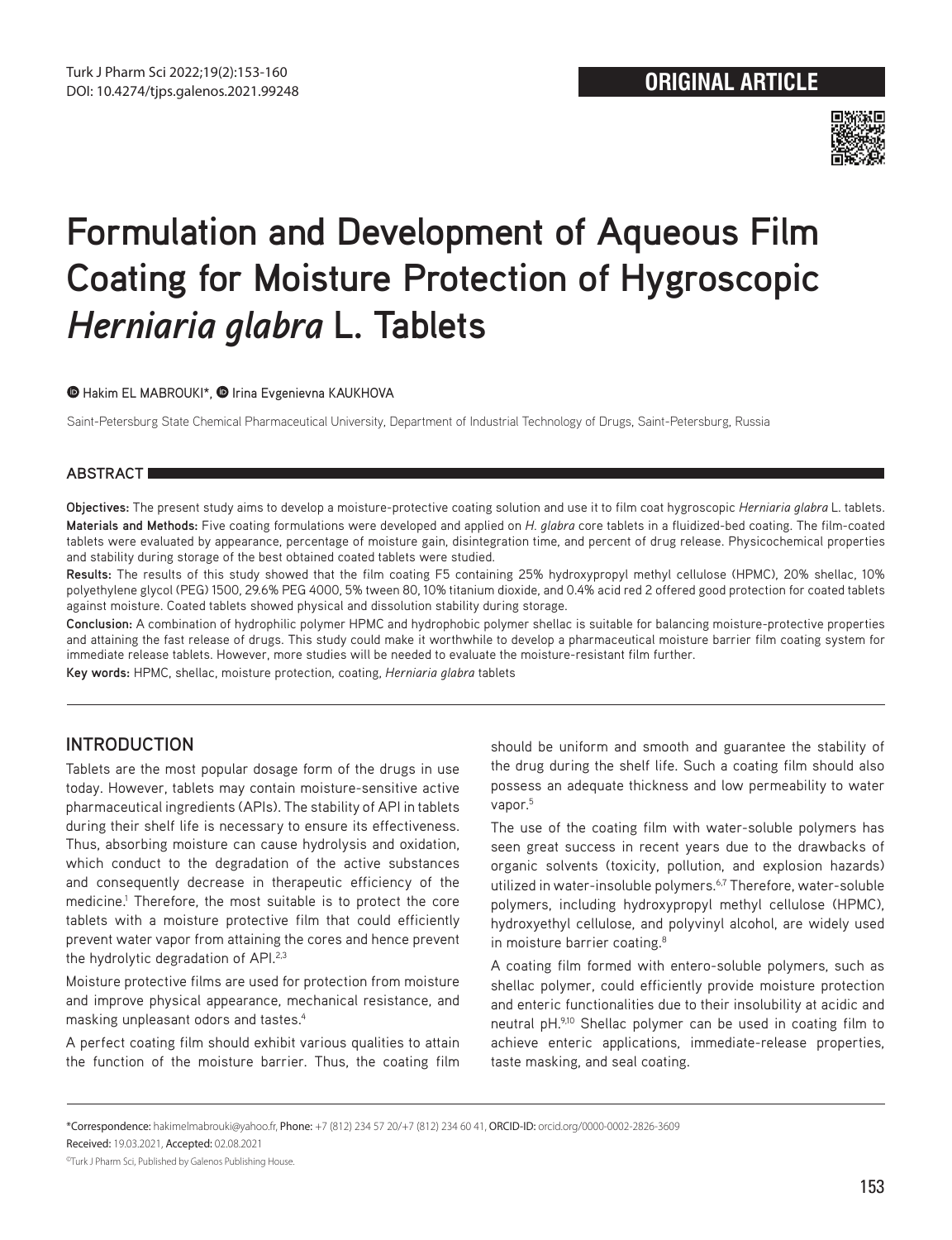Different methods have been developed to test the moisture uptake of drugs. The most common method is to measure the weight increase of the dosages at various constant temperature and humidity conditions. Therefore, both uncoated and coated pharmaceutical dosages are investigated for their moisture uptake at these various humidity conditions created by a saturated salt.

Tablets containing *Herniaria glabra* L. extract, potassium citrate, and sodium citrate were developed in a laboratory to study their diuretic and antilithiasic effect.<sup>11-13</sup> However, studies have shown that obtained tablets are moisture sensitives. Thus, absorbing moisture can cause degradation of the active substances and consequently reduce their therapeutic efficacy.

The objective of this study was to develop moisture barrier films based on HPMC and shellac polymers, to film coat hygroscopic *H. glabra* core tablets, and evaluate the moisture barrier properties of the films at different humidity conditions. Drug release of the coated tablets was investigated. In addition, the stability of the coated tablets during storage was also evaluated.

# **MATERIALS AND METHODS**

#### *Chemicals and reagents*

*H. glabra* was supplied by herbs Morocco (Rabat, Morocco); potassium citrate, sodium citrate, schellac, lactose monohydrate, calcium stearate, tween 80, and titanium dioxide were provided by Merck (Darmstadt, Germany); HPMC 6FC was obtained from Dow Chemical Company (Midland, MI, USA); polyethylene glycol (PEG) 1500 and PEG 4000 was provided by Stepan Company (Northfield, USA), while stearic acid was received from Tianjin Damao Chemical Reagent Factory (Tianjin, China); acid red 2 was supplied by Spectrum Chemical (New Brunswick, USA).

#### *Preparation of film-coated Herniaria glabra tablets*

#### *Preparation of saponin-rich extract of Herniaria glabra*

*H. glabra* herb was initially defatted with petroleum ether in the Soxhlet apparatus and then extracted with ethanol 70% for 7 days by maceration.<sup>14</sup> The obtained extract was purified from ballast and accompanying substances using the selective liquidliquid extraction method with organic solvents (cyclohexane, chloroform, and ethyl acetate) and then precipitated in cold acetone, obtaining purified saponin-rich extract.<sup>15</sup> The obtained extract was dried at 60°C.

#### *Preparation of core tablet*

The core tablet contains 50 mg saponin-rich extract *H. glabra*, 100 mg potassium citrate, 100 mg sodium citrate, 245 mg lactose, and 5 mg calcium stearate was obtained by wet granulation method. All the ingredients were weighed correctly and sieved through a 20 mesh sieve. Saponin-rich extract *H. glabra*, potassium citrate, and sodium citrate as drug substances and lactose monohydrate as a diluent was loaded into a Laboratory High Shear Mixer Granulator (STE Techpharm, Spain) and mixed for 5 min.<sup>16</sup> The powder blend was granulated using purified water as granulating fluid. Purified water was sprayed

onto the powders with 3 g/min and 0.11 MPa spray air pressure. During the spraying, the impeller speed was 600 rpm. The wet granules were air-dried in the Lab Fluid Bed Dryer (STREA-1, Aeromatic Fielder, Switzerland) at an inlet temperature of 60°C for 10 min.<sup>17</sup> The dried granules were milled through an 850 µm sieve and lubricated for 5 min with calcium stearate, and stored for compression into tablets. The tablets were compressed with a single punch machine (Korsch EK0, Germany). The average weight of the tablets was 500.0 mg.

#### *Preparation of film-coating suspensions*

Five coating formulations were developed using HPMC and shellac as film-forming agents, stearic acid, PEG 1500 and 4000 as plasticizers, tween 80 as the surfactant, titanium dioxide as a pigment, and acid red 2 as colorant; detailed compositions were shown in the Tables 1 and 2.

Formulation F1 contained 8% shellac, 0.6% stearic acid, 6% PEG 4000, 0.4% tween 80, 1.5% TiO<sub>2</sub>, 0.05% acid red 2 dye, 10% ammonia 25% and 73.45% distilled water. Polymeric shellac solution was obtained by dissolving 40 g shellac polymer in a mixture of 200 mL water and 50 g 25% ammoniated aqueous solution under stirring and heating at a temperature between 50-60°C.18 The obtained polymer shellac solution was cooled to room temperature. 30 g PEG 4000, 2.0 g tween 80, and 3.0 g stearic acid were added progressively and mixed to the polymeric shellac solution until evenly dispersed. Titanium dioxide (7.5 g) was dispersed in 100 mL purified water using a magnetic stirrer for 2 hours in a separate container. The obtained shellac mixture was thoroughly mixed with titanium dioxide suspension, 0.25 g acid red 2 dye, and remaining water under stirring for 60 minutes to obtain a homogenized distribution.

Formulation F2 contained 7.5% shellac, 7.5% PEG 4000, 0.5% tween 80, 1.5% TiO<sub>2</sub>, 0.05% acid red 2 dye, 10% ammonia 25% and 72.95% distilled water. Formulation F2 (not containing stearic acid) was prepared in the same way as F1.

Formulation F3 contained 6% HPMC, 6% PEG 4000, 0.3% tween 80, 1% TiO<sub>2</sub>, 0.05% acid red 2 dye and 86.65% distilled water. Polymeric HPMC solution was obtained by dissolving 30.0 g HPMC polymer in 300.0 mL purified water with magnetic stirring at 80°C for 60 minutes. The obtained polymeric HPMC solution was cooled to room temperature (RT) and mixed with 30.0 g PEG 4000 and 1.5 g tween 80. In a separate container, 5.0 g titanium dioxide was dispersed in 100 mL purified water using a magnetic stirrer for 2 hours. The obtained HPMC mixture was mixed with titanium dioxide suspension, 0.25 g acid red 2 dye, and remaining water under stirring for 60 minutes to obtain a homogenized distribution.

Formulation F4 contained 2.4% shellac, 3% HPMC, 2.8% PEG 4000, 1% PEG 1500, 0.6% tween 80, 1.2% TiO<sub>2</sub>, 0.05% acid red 2 dye, 4% ammonia 25% and 84.95% distilled water. Polymeric shellac solution (12.0 g shellac prepared in the same way as F1) was mixed with 14.0 g PEG 4000, 5.0 g PEG 1500, and 3.0 g tween 80 to obtain a homogenized shellac mixture. Polymeric HPMC solution (15.0 g HPMC prepared similarly to F3) was mixed with the shellac mixture, titanium dioxide suspension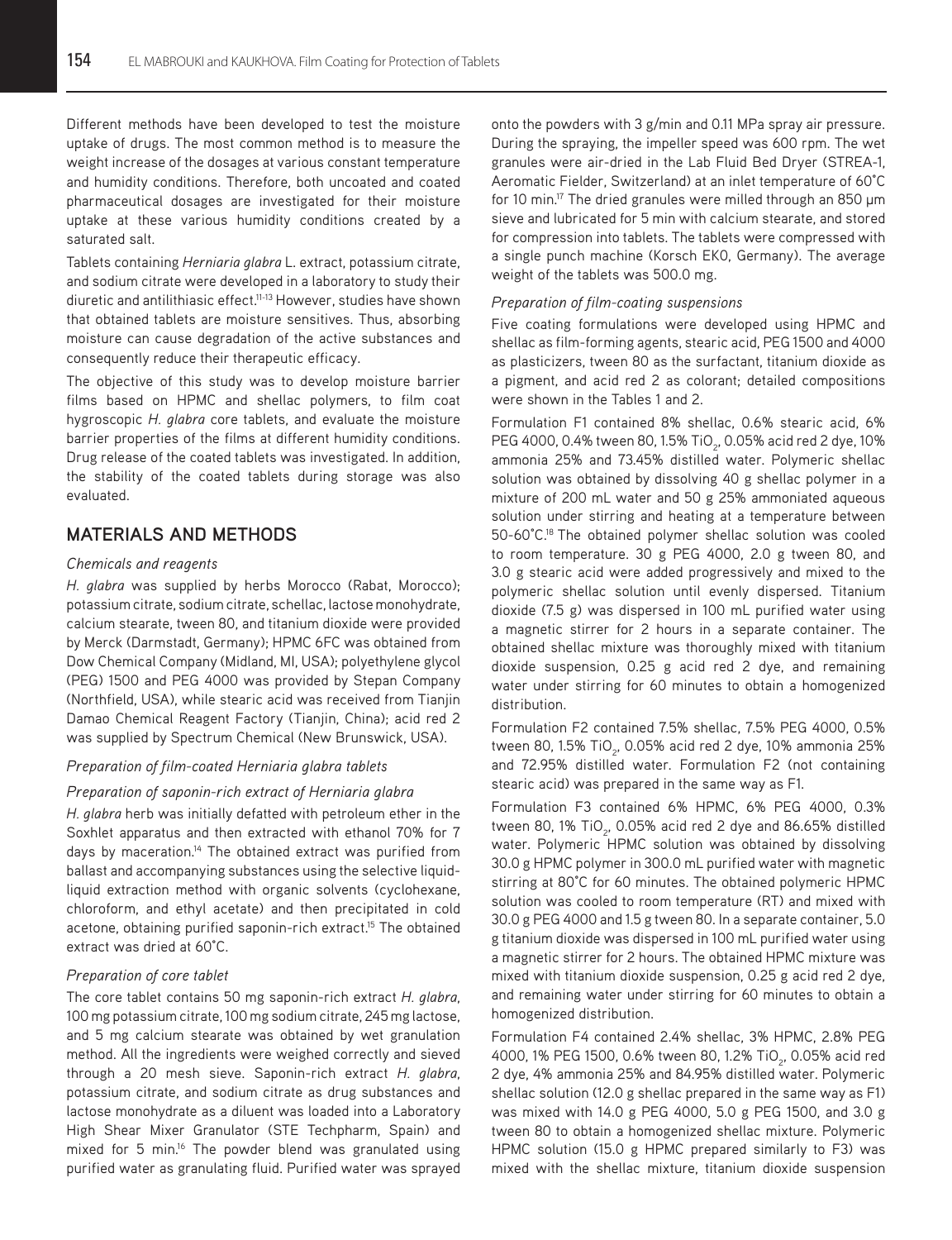(6.0 g TiO<sub>2</sub>), 0.25 g acid red 2 dye, and remaining water under stirring for 60 minutes in order to obtain a homogenized distribution.

Formulation 5 contained 2.4% shellac, 3% HPMC, 3.6% PEG 4000, 1.2% PEG 1500, 0.6% tween 80, 1.2% TiO<sub>2</sub>, 0.05% acid red 2 dye, 4% ammonia 25% and 83.95% distilled water. Formulation F5 was prepared in the same way as F4.

The coating solutions were filtered through sieve number 140, equivalent to 160 µm (ASTM E-11, Cole Parmer, USA), and stored in an airtight container.

#### *Preparation of free films*

Free films were prepared by casting polymer solution onto glass petri dishes and placed in an oven at 50°C for 24 h. Dried films were removed and cut carefully into strips with an average thickness of 200-300 µm, a width of 10 mm, and a length of 50 mm. The free film was kept in a desiccator with 50% RH

| Table 1. Composition of coating solutions (w/w%) |       |                |                          |                   |                  |  |
|--------------------------------------------------|-------|----------------|--------------------------|-------------------|------------------|--|
| Component                                        | F1    | F <sub>2</sub> | F3                       | F4                | F5               |  |
| Shellac                                          | 8.0   | 7.5            |                          | 2.4               | 2.4              |  |
| Stearic acid                                     | 0.6   | $-a$           | $\overline{\phantom{a}}$ | $\qquad \qquad -$ | -                |  |
| HPMC <sup>b</sup> 6FC                            |       |                | 6.0                      | 3.0               | 3.0              |  |
| PEG <sup>c</sup> 4000                            | 6.0   | 7.5            | 6.0                      | 2.8               | 3.6              |  |
| PEG 1500                                         |       |                |                          | 1.0               | $1.2\phantom{0}$ |  |
| Tween 80                                         | 0.4   | 0.5            | 0.3                      | 0.6               | 0.6              |  |
| TiO <sub>2</sub>                                 | 1.5   | 1.5            | 1.0                      | $1.2\phantom{0}$  | $1.2\phantom{0}$ |  |
| Acid red 2                                       | 0.05  | 0.05           | 0.05                     | 0.05              | 0.05             |  |
| Ammonia 25%                                      | 10.0  | 10.0           | $\qquad \qquad -$        | 4.0               | 4.0              |  |
| Distilled water                                  | 73.45 | 72.95          | 86.65                    | 84.95             | 83.95            |  |

<sup>a</sup>None, <sup>b</sup>HPMC: Hydroxypropyl methyl cellulose, <sup>c</sup>PEG: Polyethylene glycol

at RT until mechanical analyses were performed. Mechanical properties of the films, including tensile strength and elongation at break, were evaluated by a texture analyzer (TA-XT plus, UK) using a 50 N load cell and crosshead speed of 5 mm/min.

#### *Coating process*

The coating of the tablets was carried out in a fluid bed coater (Strea-1 Aeromatic Fielder*,* Switzerland) and the coating parameters were as follows: Batch size 500.0 g, inlet air temperature 60°C, outlet air temperature 45°C, airflow 90 m<sup>3</sup>/h, atomizing air pressure 2.0 bar, spray rate 3 g/min, drying temperature 50°C and drying time 15 min. The tablets were coated until a weight gain of 6% w/w. The coating solution was stirred continuously during the overcoating process.

#### *Evaluation of tablets core and coated tablets*

The thickness, friability, hardness, and disintegration time of the core tablets and coated tablets were studied according to the methods described in the Russian Pharmacopoeia 14.19 The thickness was determined with a micrometer (moore and right 1965B, UK), the friability was determined with a friabilator (Erweka TA 100, Germany), the hardness was measured using a hardness tester (Erweka TBH 125, Germany) and the disintegration time was studied in distilled water (disintegration medium) at  $37 \pm 0.5^{\circ}$ C using disintegration tester (Erweka ZT 120, Germany).

#### *Dissolution test of tablets*

The dissolution test was performed using the Russian Pharmacopeia 14 paddle method.<sup>20</sup> Drug release was measured in Erweka dissolution tester (DT 720, Germany) using distilled water as the dissolution medium, maintained at  $37 \pm 0.5^{\circ}$ C and agitated at 50 rpm (n= 6). The samples were withdrawn at 5, 10, 15, 20, 30, 45, and 60 min.

Drug release of saponins was determined spectrophotometrically based on the method of Hiai et al.<sup>21</sup> To 0.5 mL of sample and

| Table 2. Compositions of film-coating (%) |                          |                          |                   |                          |                          |  |
|-------------------------------------------|--------------------------|--------------------------|-------------------|--------------------------|--------------------------|--|
| Component                                 | F1 (%)                   | F <sub>2</sub> (%)       | F3 (%)            | F4 (%)                   | F5 (%)                   |  |
| Shellac                                   | 48.3                     | 44.0                     | $a_{-}$           | 21.7                     | 20.0                     |  |
| Stearic acid                              | 3.7                      | $\overline{\phantom{a}}$ | $\qquad \qquad -$ | $\overline{\phantom{a}}$ | $\overline{\phantom{a}}$ |  |
| HPMC <sup>b</sup> 6FC                     | $\overline{\phantom{a}}$ | $\overline{\phantom{a}}$ | 45.0              | 27.1                     | 25.0                     |  |
| PEG <sup>c</sup> 4000                     | 36.3                     | 44.0                     | 45.0              | 25.3                     | 29.6                     |  |
| <b>PEG 1500</b>                           | $\overline{\phantom{a}}$ | $\overline{\phantom{a}}$ | $\qquad \qquad -$ | 9.1                      | 10.0                     |  |
| Tween 80                                  | 2.4                      | 2.9                      | 2.2               | 5.5                      | 5.0                      |  |
| TiO <sub>2</sub>                          | 9.0                      | 8.8                      | 7.4               | 10.9                     | 10.0                     |  |
| Acid red 2                                | 0.3                      | 0.3                      | 0.4               | 0.4                      | 0.4                      |  |
| Ammonia 25%                               | $\star$ d                | $\star$                  | $\star$           | $^\star$                 | $\star$                  |  |
| Distilled water                           | $^\star$                 | $\star$                  | $\star$           | $^\star$                 | $\star$                  |  |
| Total                                     | 100.0%                   | 100.0%                   | 100.0%            | 100.0%                   | 100.0%                   |  |

<sup>®</sup>None, <sup>b</sup>HPMC: Hydroxypropyl methyl cellulose, °PEG: Polyethylene glycol, <sup>a</sup>Distilled water and ammonia 25% are volatile components, which do not remain in the film coating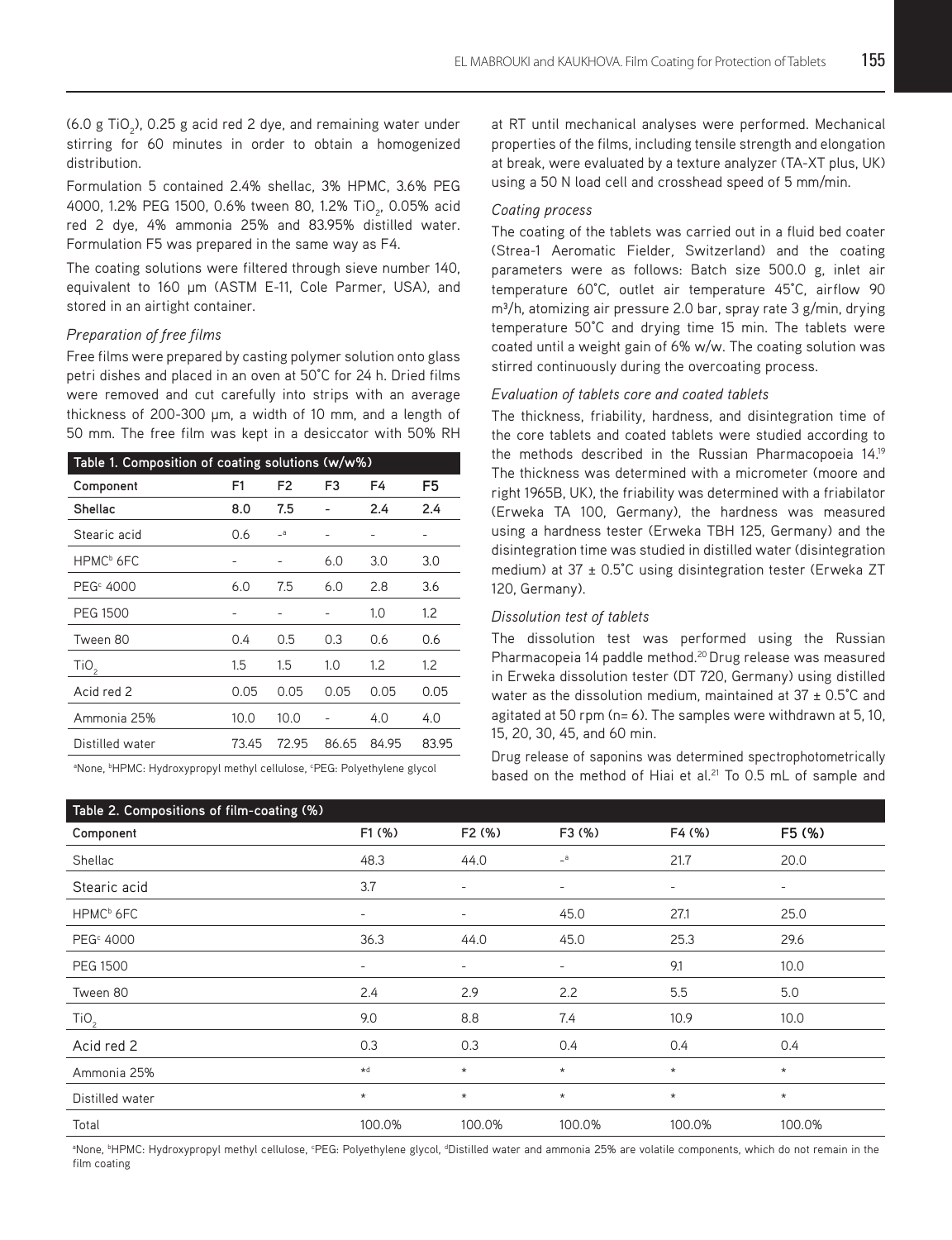standard (escin), 0.5 mL of 8% vanillin solution. Then 5.0 mL of 72% sulfuric acid were added and mixed well in an ice water bath. The mixture was warmed in a bath at 60°C for 10 min, then cooled in water at the ambient temperature for 5 min. The absorbance of the standard and samples was measured at 560 nm using a ultraviolet 1240 spectrophotometer from Shimadzu, Japan.

Preparation of reagents: 8% (w/v) vanillin solution: 800 mg of vanillin was dissolved in 10 mL of 99.5% ethanol. Prepared freshly for each determination.

72% (v/v) sulfuric acid: To 28 mL of deionized water, 72 mL of sulfuric acid was added.

Drug release of citrates was determined using the nonaqueous acid-base titrimetry method described in European Pharmacopeia 8.<sup>22</sup> 20 mL of sample was evaporated gently on a hot plate until dryness, then dissolved in 20 mL of anhydrous acetic acid, heating to about 50°C. It allowed cooling. 0.25 mL of naphtholbenzein solution as an indicator was added, and the solution was titrated with 0.1 N perchloric acid until a green color was obtained.

Preparation of reagents: Preparation of anhydrous acetic acid: 104 mL of acetic anhydride poured into glacial acetic acid in small portions with stirring. The acid container was left to stand for about a day.

Preparation of 0.1 N titrated perchloric acid solution in anhydrous acetic acid: Approximately 8.5 mL of 72% perchloric acid was dissolved in 100 mL of anhydrous acetic acid, about 30 mL of acetic anhydride was added in small portions with constant cooling of the solution to bind water. The bottle was closed with a cork and left for a day in a dark place, then the volume of the solution was brought to 1 liter.

#### *Moisture uptake of tablets*

Moisture uptake of the tablets was determined by placing the tablets in desiccators of 25°C/75% RH, saturated sodium chloride solution, and 25°C/91% RH, saturated potassium nitrate solution.<sup>23</sup> Weight gain was measured at predetermined time points.

#### *Stability test of coated tablets*

The samples of coated tablets were blister packed in aluminum using the packing machine DP-210 (Wenzhou T&D Packaging Machinery Factory, China). Stability studies were realized according to ICH guidelines.<sup>24</sup> Tests were conducted under RT

and accelerated stability conditions. The samples designed for RT were kept at 30  $\pm$  2°C and 65  $\pm$  5% relative humidity, while the accelerated stability samples were kept at  $40 \pm 2^{\circ}$ C and 75 ± 5% RH in a humidity chamber (Binder KBF 115, Germany). The RT samples were tested at 0, 3, 6, 9, and 12 months. The accelerated stability samples were tested at 0, 1, 2, 3, and 6 months. The coated tablets were tested for their physical appearance, hardness, friability, disintegration, and dissolution during storage.

#### *Ethics committee approval*

In this study, ethics committee approval is not required.

#### *Statistical analysis*

In this study, statistical data was not used.

# **RESULTS AND DISCUSSION**

It has been shown that coatings affect the physicochemical properties of the tablet to varying degrees and these changes are suggestive of the effect of the coating materials.<sup>25,26</sup> The moisture uptake behavior of coated tablets exposed to different relative humidity conditions can be utilized to measure the ability of a film coating to protect the core tablet against moisture.27 Thus, core tablets of *H. glabra* were coated using the prepared coating solutions (Tables 1, 2). The results of the tested parameters are presented in Table 3 and Figures 1-3.

#### *For formulations F1 and F2*

Tablets coated with formulation F1 (TCF1) showed an excellent physical appearance with a smooth surface. The coated tablets exhibited the best moisture protection compared to other coated tablets (moisture gain of 5.1% at 75% RH and 6.4 at 90% RH). Coated tablets' disintegration time was increased compared to core tablets (from 3 min in core tablets to 25 min in coated tablets). The dissolution profile of TCF1 showed a decrease in drug release (80.2% of saponins and 84.4% of citrates).

TCF2 also showed an excellent physical appearance and good moisture protection. Removing stearic acid from F2 has slightly decreased disintegration time (22 min) and increased dissolution of coated tablets (82.3% of saponins and 87.2% of citrates).

Free shellac films F1 and F2 presented lower tensile strength and higher elongation (Figure 1).

Interestingly, shellac-coated tablets showed the lowest moisture uptake at 75% and 90% relative humidity (Figure 2). However,

| Table 3. Physicochemical properties of uncoated and coated Herniaria glabra tablets |                      |                     |                     |                      |  |  |
|-------------------------------------------------------------------------------------|----------------------|---------------------|---------------------|----------------------|--|--|
| Formulation                                                                         | Disintegration (min) | Saponin release (%) | Citrate release (%) | Physical appearance  |  |  |
| Tablet cores                                                                        | $3 \pm 1$            | $94.1 \pm 1.2$      | $96.0 \pm 1.3$      |                      |  |  |
| CTF1                                                                                | $25 \pm 1$           | $80.2 \pm 1.5$      | $84.4 \pm 0.5$      | Smooth shiny surface |  |  |
| CTF <sub>2</sub>                                                                    | $22 \pm 1$           | $82.3 \pm 0.7$      | $87.2 \pm 1.2$      | Smooth shiny surface |  |  |
| CTF3                                                                                | $7 \pm 1$            | $90.2 \pm 1.2$      | $93.2 \pm 0.9$      | Signs of cracking    |  |  |
| CTF4                                                                                | $15 \pm 1$           | $86.1 \pm 0.9$      | $89.3 \pm 1.1$      | Signs of cracking    |  |  |
| CTF <sub>5</sub>                                                                    | $15 \pm 1$           | $88.0 \pm 1.6$      | $90.6 \pm 0.8$      | Smooth shiny surface |  |  |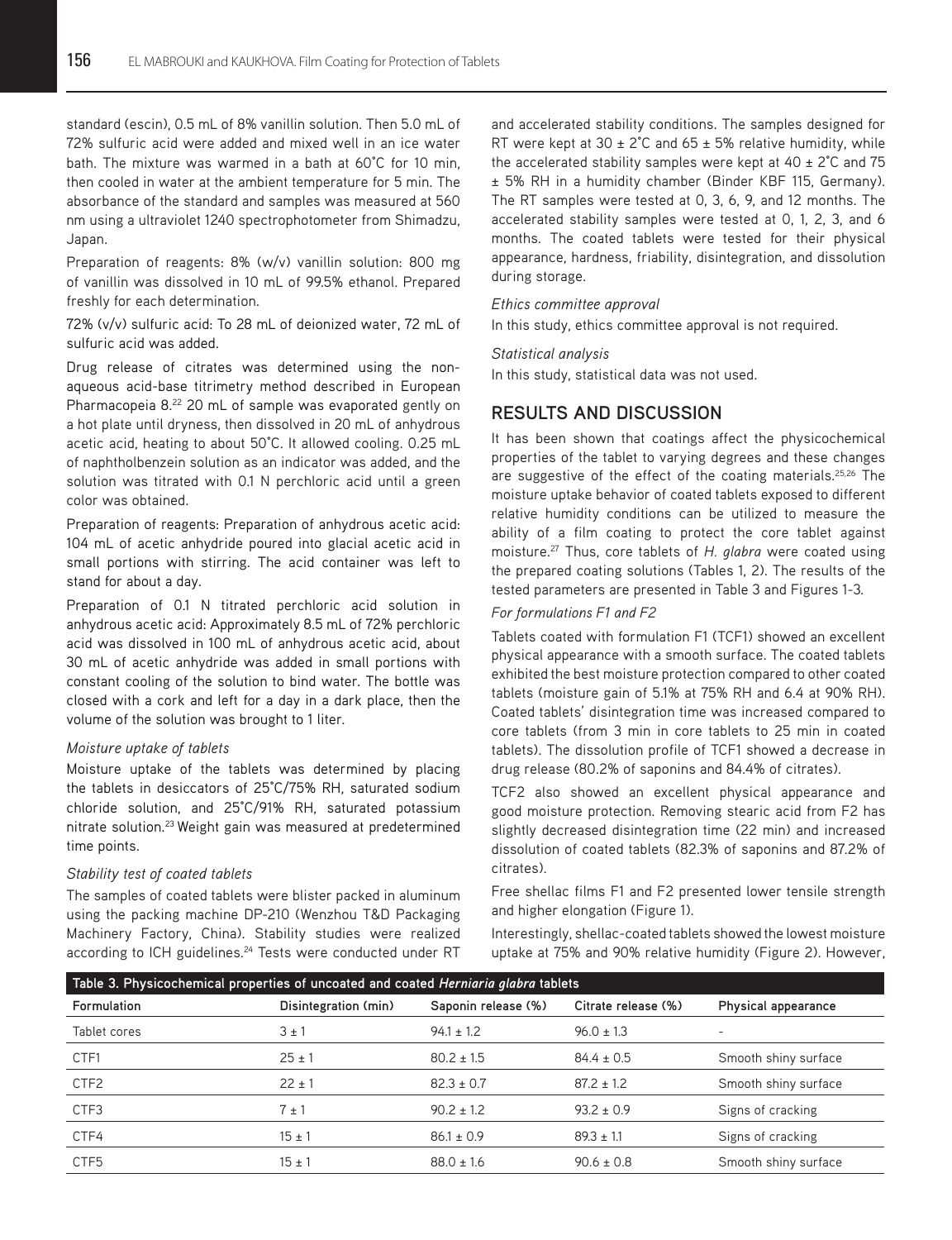





**Figure 2.** Percent moisture (weight) gain of coated tablets at 25°/75% RH and at 25°/90% RH

shellac coating led to a long disintegration time and reduced the resulting drug release rate considerably. Therefore, it is convincing to suggest that these findings can be attributed to shellac's poor water solubility and the hydrophobic character of



**Figure 3.** Drug release of *H. glabra*-coated tablets with different coating solutions (F1, F2, F3, F4, and F5)

the stearic acid (in F1), which have led to the form of a coating film with low permeability.<sup>28-30</sup>

#### *For formulation F3*

TCF3 showed the shortest disintegration time (7 min) and exhibited the best drug release (90.2% of saponins and 93.1% of citrates) in comparison to other coated tablets. However, coated tablets manifested high moisture uptake (moisture gain of 8.4% at 75% RH and 10.5% at 90% RH) and showed signs of cracking.

Therefore, the tablets coated with HPMC film showed higher moisture uptake than tablets coated with shellac film, indicating that HPMC has a lower potential for moisture protection than shellac. This is a result of the hydrophilic nature of the HPMC film. Then, the HPMC polymer, a hydrocolloid, absorbs water molecules due to hydrogen bonding with water molecules and itself. As a result, when the film is exposed to water/moisture, it tends to allow a water vapor permeability.<sup>31</sup>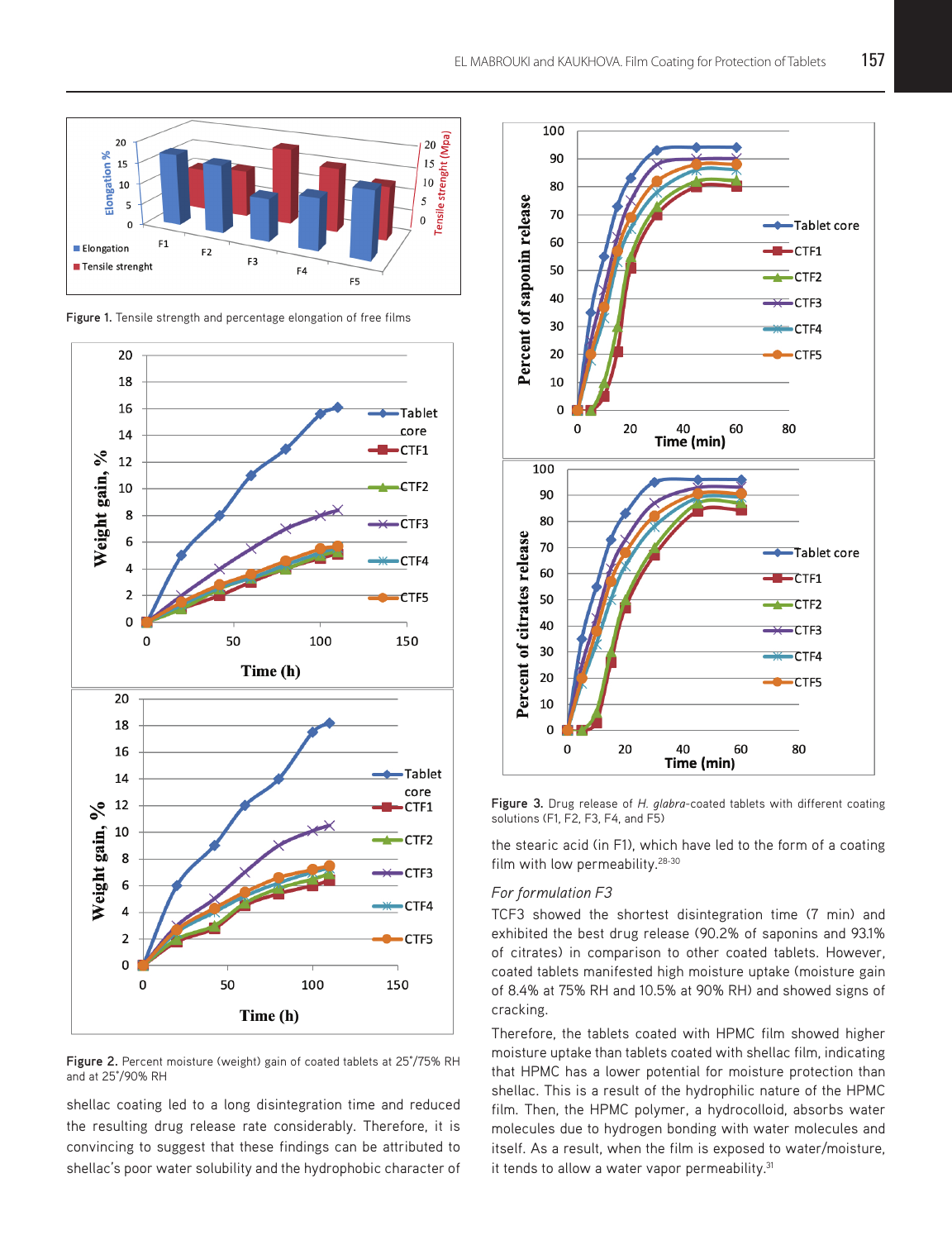#### *For formulations F4 and F5*

TCF4 showed lower water uptake rates than HPMC-coated tablets (moisture gain 5.6% at 75% RH and 7.3% at 90% RH). The disintegration time of TCF4 was reduced (15 min) in comparison to HPMC-coated tablets. The dissolution profile of TCF4 showed an increase in drug release (86.1% of saponins and 89.3% of citrates) in comparison to HPMC-coated tablets. However, TCF4 has shown signs of cracking attributed to a lack of plasticizer concentration in film.

Increasing concentrations of plasticizers, 1.2% PEG 1500 and 3.6% PEG 4000 in coating solution F5 (10% PEG 1500 and 29.6% PEG 4000 in film coating F5), have disappeared and wellcoated tablets (TCF5) with smooth surfaces were obtained. Increasing the number of plasticizers has also led to a decrease in tensile strength and increased percent elongation (Figure 1). TCF5 showed a low moisture uptake. Thus, the weight gain was decreased from 16.1% of core tablets to 5.7% of TCF5 at 75% RH and from 18.2% of core tablets to 7.5% of TCF5 at 90% RH. In the shellac-HPMC composite film, shellac is a hydrophobic component that repels water molecules from forming a bond

| Table 4. Physicochemical properties of uncoated and film-<br>coating Herniaria glabra tablets CTF5 |                 |                 |  |  |  |
|----------------------------------------------------------------------------------------------------|-----------------|-----------------|--|--|--|
|                                                                                                    | Uncoated        | CTF5            |  |  |  |
| Average weight of tablet (mg)                                                                      | $500.0 \pm 1.7$ | $530.0 \pm 0.8$ |  |  |  |
| Diameter (mm)                                                                                      | $11.0 \pm 0.4$  | $11.5 \pm 0.5$  |  |  |  |
| Thickness (mm)                                                                                     | $3.11 \pm 0.12$ | $3.35 \pm 0.14$ |  |  |  |
| Hardness (n)                                                                                       | $12.1 \pm 0.8$  | $12.4 \pm 0.7$  |  |  |  |
| Friability (%)                                                                                     | 0.15            | 0.12            |  |  |  |
| Disintegration time (min)                                                                          | $3 \pm 1$       | $15 + 1$        |  |  |  |
| Saponin content (%)                                                                                | $94.1 \pm 1.2$  | $88.0 \pm 1.6$  |  |  |  |
| Citrate content (%)                                                                                | $96.0 + 1.3$    | $90.6 \pm 0.8$  |  |  |  |

due to its hydrophobicity and hence reduces the permeability of water vapor through the composite film.<sup>32,33</sup>

TCF5 showed a satisfactory disintegration time within 15 min, and drug release achieved 88% of saponins and 90.6% of citrates which complied with the Russian dissolution requirements.

Therefore, the combination of 3% HPMC and 2.4% shellac in coating solution (25% HPMC and 29.6% shellac in film coating) has led to good protection for coated tablets against moisture and provided satisfactory dissolution.

According to these findings, the formulation F5 showed the most satisfactory results and was selected as an optimized formulation after comparative evaluation.

The properties of uncoated and coated tablets can be seen in Table 4. TCF5 showed a slight increase in hardness and a decrease in friability. The tablets' weight variation also decreased, which is indicative of the excellent coating uniformity provided by the fluid bed process. The disintegration time was increased from 3 min (core) to 15 min. From the results, uncoated and coated tablets showed suitable characteristics which complied with the Russian Pharmacopoeia 14.

#### *Stability studies*

CTF5 was stored in a stability chamber with controlled temperature and humidity to study their stability. Thus, physicochemical properties were studied. The results are shown in Table 5.

Long-term and accelerated stability studies showed no major change in physical characteristics, hardness, friability, and disintegration of coated tablets. Drug release was within acceptable limits and complied with the Russian dissolution requirements. Thus, CTF5 was stable under stability testing conditions.

### **CONCLUSION**

Hydrophilic polymer HPMC and hydrophobic polymer shellac are suitable for balancing moisture-protective properties and

| CTF <sub>5</sub><br>at room<br>temperature             | Period<br>(month) | Physical<br>characteristics (pink<br>tablet) | <b>Hardness</b><br>(n) | Friability (%)  | Disintegration<br>(min) | Saponin<br>release (%) | Citrate<br>release (%) |
|--------------------------------------------------------|-------------------|----------------------------------------------|------------------------|-----------------|-------------------------|------------------------|------------------------|
|                                                        | 0                 | Appropriate                                  | $12.4 \pm 0.8$         | $0.10 \pm 0.12$ | $15 \pm 1$              | $88.0 \pm 1.6$         | $90.6 \pm 0.8$         |
|                                                        | 3                 | Appropriate                                  | $12.4 \pm 0.6$         | $0.10 \pm 0.11$ | $15 \pm 1$              | $88.0 \pm 1.0$         | $90.6 \pm 1.2$         |
|                                                        | 6                 | Appropriate                                  | $12.3 \pm 0.4$         | $0.11 \pm 0.09$ | $15 \pm 1$              | $87.9 \pm 1.1$         | $90.5 \pm 1.3$         |
|                                                        | 9                 | Appropriate                                  | $12.2 \pm 0.3$         | $0.13 \pm 0.08$ | $15 \pm 1$              | $87.8 \pm 1.5$         | $90.3 \pm 0.9$         |
|                                                        | 12                | Appropriate                                  | $12.2 \pm 0.9$         | $0.14 \pm 0.14$ | $15 \pm 1$              | $87.6 \pm 0.9$         | $90.1 \pm 1.1$         |
| CTF <sub>5</sub><br>under<br>accelerated<br>conditions | 0                 | Appropriate                                  | $12.4 \pm 0.8$         | $0.10 \pm 0.12$ | $15 \pm 1$              | $88.0 \pm 1.6$         | $90.6 \pm 0.8$         |
|                                                        |                   | Appropriate                                  | $12.3 \pm 0.5$         | $0.11 \pm 0.13$ | $15 \pm 1$              | $87.9 \pm 1.2$         | $90.4 \pm 1.4$         |
|                                                        | 2                 | Appropriate                                  | $12.3 \pm 0.7$         | $0.12 \pm 0.07$ | $15 \pm 1$              | $87.8 \pm 1.5$         | $90.2 \pm 1.2$         |
|                                                        | 3                 | Appropriate                                  | $12.2 \pm 0.6$         | $0.12 \pm 0.12$ | $15 \pm 1$              | $87.6 \pm 1.4$         | $90.1 \pm 0.8$         |
|                                                        | 6                 | Appropriate                                  | $12.1 \pm 0.9$         | $0.14 \pm 0.15$ | $15 \pm 1$              | $87.3 \pm 0.7$         | $89.9 \pm 1.5$         |

# **Table 5. Stability testing of** *Herniaria glabra* **coated tablets at room temperature and under accelerated conditions**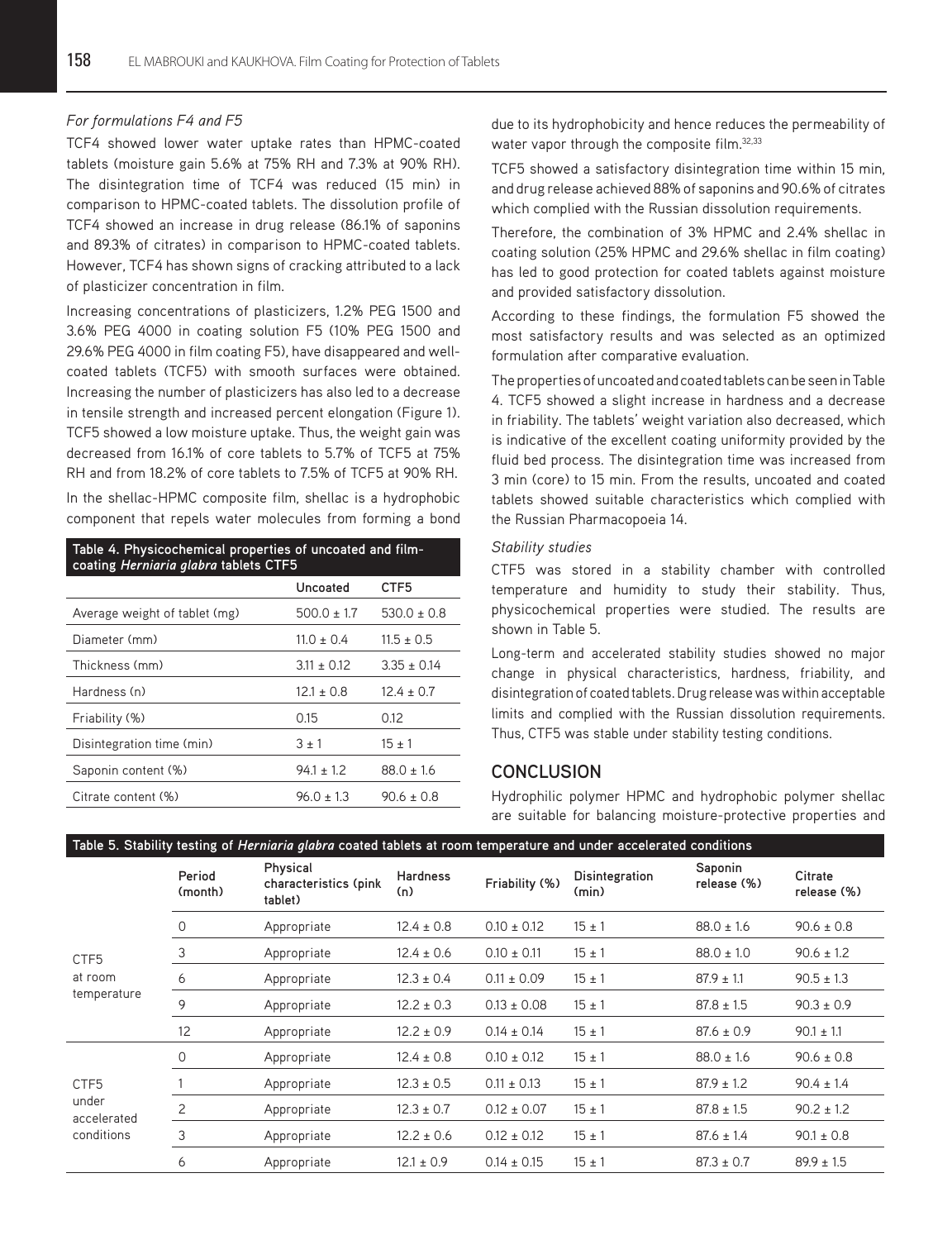attaining fast-release drugs. The results of this study showed that formulation of film coating containing 25% HPMC and 20% shellac as film-forming agent, 10% PEG 1500 and 29.6% PEG 4000 as plasticizers, 5% tween 80 as a surfactant, 10% titanium dioxide as pigment and 0.4% acid red 2 as colorant offered good protection for coated *H. glabra* tablets against moisture. Moreover, coated tablets showed physical and dissolution stability during storage. This study could make it worthwhile to develop a pharmaceutical moisture barrier film coating system for immediate release tablets. However, more studies will be needed to evaluate the moisture-resistant film further.

#### *Ethics*

**Ethics Committee Approval:** Approval is not required for this study.

**Informed Consent:** Informed consent is not required for this study.

**Peer-review:** Externally peer-reviewed.

#### *Authorship Contributions*

Concept: H.E.M., I.E.K., Design: H.E.M., Data Collection or Processing: H.E.M., Analysis or Interpretation: H.E.M., I.E.K., Literature Search: H.E.M., Writing: H.E.M.

**Conflict of Interest:** No conflict of interest was declared by the authors.

**Financial Disclosure:** The authors declared that this study received no financial support.

## **REFERENCES**

- 1. Joshi S, Petereit HU. Film coatings for taste masking and moisture protection. Int J Pharm. 2013;457:395-406.
- 2. Haleblian JK, Goodhart FW. Pharmaceutical sciences-1974: literature review of pharmaceutics. J Pharm Sci. 1975;64:1085-1148.
- 3. Du J, Hoag SW. The influence of excipients on the stability of the moisture sensitive drugs aspirin and niacinamide: comparison of tablets containing lactose monohydrate with tablets containing anhydrous lactose. Pharm Dev Technol. 2001;6:159-166.
- 4. Gong Y, Zha Q, Li L, Liu Y, Yang B, Liu L, Lu A, Lin Y, Jiang M. Efficacy and safety of fufangkushen colon-coated capsule in the treatment of ulcerative colitis compared with mesalazine: a double-blinded and randomized study. J Ethnopharmacol. 2012;141:592-598.
- 5. Guo JH, Robertson RE, Amidon GL. Influence of physical aging on mechanical properties of polymer free films: the prediction of longterm aging effects on the water permeability and dissolution rate of polymer film-coated tablets. Pharm Res. 1991;8:1500-1504.
- 6. Uzma N, Salar BM, Kumar BS, Aziz N, David MA, Reddy VD. Impact of organic solvents and environmental pollutants on the physiological function in petrol filling workers. Int J Environ Res Public Health. 2008;5:139-146.
- 7. Joshi D, Adhikari N. An overview on common organic solvents and their toxicity. J Pharm Res Int. 2019;28:1-18.
- 8. Yang Q, Yuan F, Xu L, Yan Q, Yang Y, Wu D, Guo F, Yang G. An update of moisture barrier coating for drug delivery. Pharmaceutics. 2019;*11:*436.
- 9. Al-Gousous J, Penning M, Langguth P. Molecular insights into shellac film coats from different aqueous shellac salt solutions and effect on disintegration of enteric-coated soft gelatin capsules. Int J Pharm. 2015;484:283-291.
- 10. De Leo V, Milano F, Mancini E, Comparelli R, Giotta L, Nacci A, Longobardi F, Garbetta A, Agostiano A, Catucci L. Encapsulation of curcuminloaded liposomes for colonic drug delivery in a pH-responsive polymer cluster using a pH-driven and organic solvent-free process. Molecules. 2018;23:739.
- 11. *Bellakhdar J*. *Plantes Médicinales au Maghreb et soins de base*. Précis de phytothérapie moderne. *Editions le Fennec Casablanca; 2006:180.*
- 12. Rhiouani H, El-Hilaly J, Israili ZH, Lyoussi B. Acute and sub-chronic toxicity of an aqueous extract of the leaves of *Herniaria glabra* in rodents. J Ethnopharmacol. 2008;118:378-386.
- 13. Phillips R, Hanchanale VS, Myatt A, Somani B, Nabi G, Biyani CS. Citrate salts for preventing and treating calcium containing kidney stones in adults. Cochrane Database Syst Rev. 2015;10:CD010057.
- 14. Hostettmann K, Marston A. Chemistry and Pharmacology of Natural Products- Saponins. Cambridge University Press; *1995:*146.
- 15. Chua LS, Lau CH, Chew CY, Dawood DAS. Solvent fractionation and acetone precipitation for crude saponins from *Eurycoma longifolia* extract. Molecules. 2019;24:1416.
- 16. Parikh DM, Gokhale R, Sun Y, Shukla AJ. High-shear granulation. Handbook of pharmaceutical granulation technology. (2<sup>nd</sup> ed). Taylor & Francis; North Carolina; 2005:195-224.
- 17. Parikh DM, Mogavero M. Fluid bed drying. Handbook of Pharmaceutical Granulation Technology. (2nd ed). Taylor & Francis; North Carolina; 2005:265-268.
- 18. Redlick AB, Cherry Hill, Michael NJ. Secora.Pharmaceutical tablets coated with wax-free ammonia solubilized water soluble shellac, U.S. Pat. 3,390,049, 25 Jun 1964.
- 19. Russian Pharmacopoeia, 14<sup>th</sup> edition, 2018; 2: 2111-2163.
- 20. Russian Pharmacopoeia, 14<sup>th</sup> edition, 2018; 2: 2164-2174.
- 21. Hiai S, Oura H, Nakajima T. Color reaction of some sapogenins and saponins with vanillin and sulfuric acid. Planta Med. 1976;29:116-122.
- 22. European Pharmacopeia, 8<sup>th</sup> edition, 2014; 3066.
- 23. Vertucci CW, Roos EE. Theoretical basis of protocols for seed storage II. The influence of temperature on optimal moisture levels. Seed Sci Res. 1993;3:201-213.
- 24. International Conference on Harmonisation of Technical Requirements for Registration of Pharmaceuticals for Human Use. ICH Harmonised Tripartite Guideline, Stability testing of new drug substances and products Q1A (R2). 2003. https://database.ich.org/sites/default/files/ Q1A%28R2%29%20Guideline.pdf
- 25. Rhodes CT, Porter SC. Coatings for controlled-release drug delivery systems. Drug Dev Ind Pharm. 1998;24:1139-1154.
- 26. Wheatley TA. Water soluble cellulose acetate: a versatile polymer for film coating. Drug Dev Ind Pharm. 2007;33:281-290.
- 27. Pearnchob N, Siepmann J, Bodmeier R. Pharmaceutical applications of shellac: moisture-protective and taste-masking coatings and extendedrelease matrix tablets. Drug Dev Ind Pharm. 2003;29:925-938.
- 28. Farag Y, Leopold CS. Physicochemical properties of various shellac types. Dissolution technologies. 2007;16:33-39. http://dissolutiontech. com/DTresour/200905Articles/DT200905\_A04.pdf